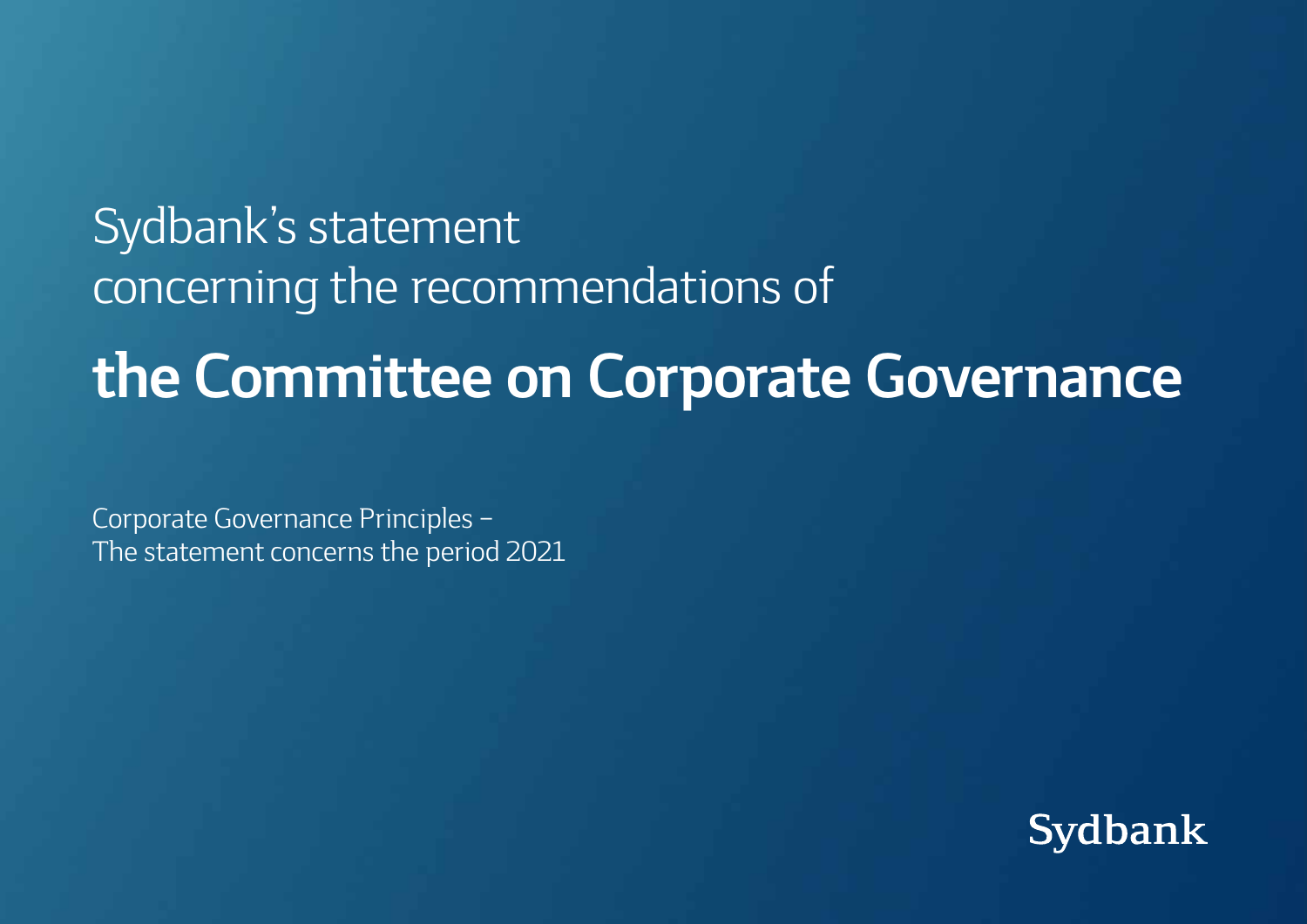|      | Recommendation                                                                                                                                                                                                                                                                                                                                                                                                                                                                                                                                                                                                                       | Com-<br>pliance           | Com-<br>pliance<br>in part | Non-<br>com-<br>pliance | <b>Comments of the Board of Directors:</b>                                                                                                                                                                                                                                                                                                                                                  |
|------|--------------------------------------------------------------------------------------------------------------------------------------------------------------------------------------------------------------------------------------------------------------------------------------------------------------------------------------------------------------------------------------------------------------------------------------------------------------------------------------------------------------------------------------------------------------------------------------------------------------------------------------|---------------------------|----------------------------|-------------------------|---------------------------------------------------------------------------------------------------------------------------------------------------------------------------------------------------------------------------------------------------------------------------------------------------------------------------------------------------------------------------------------------|
|      | 1. Interaction with the company's shareholders, investors and other stakeholders                                                                                                                                                                                                                                                                                                                                                                                                                                                                                                                                                     |                           |                            |                         |                                                                                                                                                                                                                                                                                                                                                                                             |
| 1.1. | Communication with the company's shareholders, investors and other stakeholders                                                                                                                                                                                                                                                                                                                                                                                                                                                                                                                                                      |                           |                            |                         |                                                                                                                                                                                                                                                                                                                                                                                             |
|      | 1.1.1. The Committee recommends that the management through ongoing dialogue and interaction<br>ensures that shareholders, investors and other stakeholders gain the relevant insight into the<br>company's affairs, and that the board of directors obtains the possibility of hearing and including<br>their views in its work.                                                                                                                                                                                                                                                                                                    | X                         |                            |                         | Sydbank informs investors and other stakeholders regularly<br>about developments at the Bank at sydbank.dk.<br>The Board of Directors meets the shareholders at the annual<br>general meeting.<br>In addition Sydbank participates in investor presentations,<br>investor conferences, roadshows and informs the Board of<br>Directors about the sentiment and the feedback from investors. |
|      | 1.1.2. The Committee recommends that the company adopts policies on the company's relationships<br>with its shareholders, investors and if relevant other stakeholders in order to ensure that the<br>various interests are included in the company's considerations and that such policies are made<br>available on the company's website.                                                                                                                                                                                                                                                                                          | $\boldsymbol{\mathsf{x}}$ |                            |                         | Sydbank has a stakeholder policy and a conflicts of interest policy<br>which are available at sydbank.dk.                                                                                                                                                                                                                                                                                   |
|      | 1.1.3. The Committee recommends that the company publishes quarterly reports.                                                                                                                                                                                                                                                                                                                                                                                                                                                                                                                                                        | $\boldsymbol{\mathsf{x}}$ |                            |                         | Sydbank publishes quarterly reports which are available at<br>sydbank.dk.                                                                                                                                                                                                                                                                                                                   |
| 1.2. | The general meeting                                                                                                                                                                                                                                                                                                                                                                                                                                                                                                                                                                                                                  |                           |                            |                         |                                                                                                                                                                                                                                                                                                                                                                                             |
|      | 1.2.1. The Committee recommends that the board of directors organises the company's general<br>meeting in a manner that allows shareholders, who are unable to attend the meeting in person<br>or are represented by proxy at the general meeting, to vote and raise questions to the manage-<br>ment prior to or at the general meeting. The Committee recommends that the board of directors<br>ensures that shareholders can observe the general meeting via webcast or other digital trans-<br>mission.                                                                                                                          |                           |                            |                         |                                                                                                                                                                                                                                                                                                                                                                                             |
|      | 1.2.2. The Committee recommends that proxies and postal votes to be used at the general meeting<br>enable the shareholders to consider each individual item on the agenda.                                                                                                                                                                                                                                                                                                                                                                                                                                                           | X                         |                            |                         | Sydbank's instrument of proxy and postal vote forms enable<br>shareholders to consider the individual items on the agenda.                                                                                                                                                                                                                                                                  |
| 1.3. | <b>Takeover bids</b>                                                                                                                                                                                                                                                                                                                                                                                                                                                                                                                                                                                                                 |                           |                            |                         |                                                                                                                                                                                                                                                                                                                                                                                             |
|      | 1.3.1. The Committee recommends that the company has a procedure in place in the event of<br>takeover bids, containing a "road map" covering matters for the board of directors to consider in<br>the event of a takeover bid, or if the board of directors obtains reasonable grounds to suspect<br>that a takeover bid may be submitted. In addition, it is recommended that it appears from the<br>procedure that the board of directors abstains from countering any takeover bids by taking<br>actions that seek to prevent the shareholders from deciding on the takeover bid, without the<br>approval of the general meeting. | $\boldsymbol{\mathsf{x}}$ |                            |                         | The procedures are described in the rules of procedure of the<br>Board of Directors.                                                                                                                                                                                                                                                                                                        |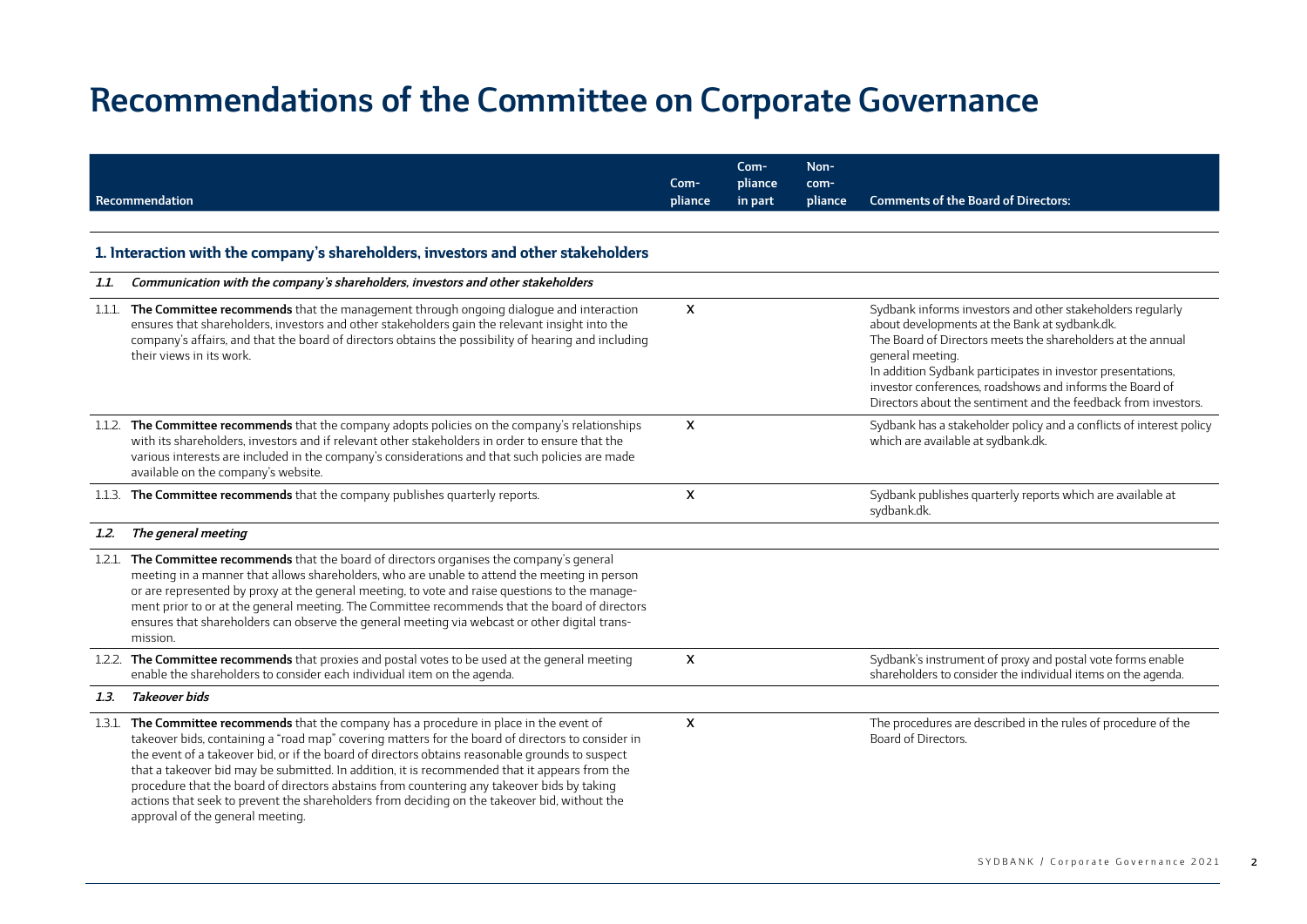|      | Recommendation                                                                                                                                                                                                                                                                                                                                                                                                   | Com-<br>pliance           | Com-<br>pliance<br>in part | Non-<br>com-<br>pliance | <b>Comments of the Board of Directors:</b>                                                                                                                                                                                                                                                            |
|------|------------------------------------------------------------------------------------------------------------------------------------------------------------------------------------------------------------------------------------------------------------------------------------------------------------------------------------------------------------------------------------------------------------------|---------------------------|----------------------------|-------------------------|-------------------------------------------------------------------------------------------------------------------------------------------------------------------------------------------------------------------------------------------------------------------------------------------------------|
|      |                                                                                                                                                                                                                                                                                                                                                                                                                  |                           |                            |                         |                                                                                                                                                                                                                                                                                                       |
| 1.4. | Corporate social responsibility                                                                                                                                                                                                                                                                                                                                                                                  |                           |                            |                         |                                                                                                                                                                                                                                                                                                       |
|      | 1.4.1. The Committee recommends that the board of directors adopts a policy for the company's<br>corporate social responsibility, including social responsibility and sustainability, and that the<br>policy is available in the management commentary and/or on the company's website. The<br>Committee recommends that the board of directors ensures compliance with the policy.                              | $\boldsymbol{\mathsf{x}}$ |                            |                         | The Board of Directors is responsible for preparing and updating<br>Sydbank's sustainability and social responsibility policy, which is<br>available at sydbank.dk.<br>The Board of Directors ensures that the policy is complied with<br>as a minimum once a year.                                   |
|      | 1.4.2. The Committee recommends that the board of directors adopts a tax policy to be made<br>available on the company's website.                                                                                                                                                                                                                                                                                | $\boldsymbol{\mathsf{x}}$ |                            |                         | The Board of Directors is responsible for preparing and updating<br>Sydbank's tax policy, which is available at sydbank.dk.                                                                                                                                                                           |
| 2.   | The duties and responsibilities of the board of directors                                                                                                                                                                                                                                                                                                                                                        |                           |                            |                         |                                                                                                                                                                                                                                                                                                       |
| 2.1. | Overall tasks and responsibilities                                                                                                                                                                                                                                                                                                                                                                               |                           |                            |                         |                                                                                                                                                                                                                                                                                                       |
|      | 2.1.1. The Committee recommends that the board of directors in support of the company's statutory<br>objects according to its articles of association and long-term value creation considers the<br>company's purpose and ensures and promotes a good culture and sound values in the company.<br>The company should provide an account thereof in the management commentary and/or on the<br>company's website. | $\boldsymbol{\mathsf{x}}$ |                            |                         | Sydbank has a policy for healthy corporate culture which is<br>available at sydbank.dk.<br>Sydbank's foundation rests on its underlying philosophy,<br>its core story and its 10 rules to live by.<br>Sydbank's purpose is described in its core story.<br>The documents are available at sydbank.dk. |
|      | 2.1.2. The Committee recommends that the board of directors at least once a year discusses and on<br>a regular basis follows up on the company's overall strategic targets in order to ensure value<br>creation in the company.                                                                                                                                                                                  | $\boldsymbol{\mathsf{x}}$ |                            |                         | The Board of Directors addresses regularly the Bank's strategy<br>and its implementation.<br>Once a year the Board of Directors holds a strategy seminar.                                                                                                                                             |
|      | 2.1.3. The Committee recommends that the board of directors on a continuous basis takes steps to<br>examine whether the company's share and capital structure supports a strategy and long-term<br>value creation in the interest of the company as well as the shareholders. The Committee<br>recommends that the company gives an account thereof in the management commentary.                                | $\boldsymbol{\mathsf{x}}$ |                            |                         | The Bank's capital structure is specified in a capital plan which<br>the Board of Directors monitors on an ongoing basis and reviews<br>at least once a year. The capital plan is mentioned in the Bank's<br>annual report which is available at sydbank.dk.                                          |
|      | 2.1.4. The Committee recommends that the board of directors prepares and on an annual basis<br>reviews quidelines for the executive management, including requirements in respect of the<br>reporting to the board of directors.                                                                                                                                                                                 | $\boldsymbol{\mathsf{x}}$ |                            |                         | The Board of Directors reviews its quidelines for the Group<br>Executive Management and the rules of procedure of the Group<br>Executive Management at least once a year to ensure that they<br>are updated and comply with applicable legislation.                                                   |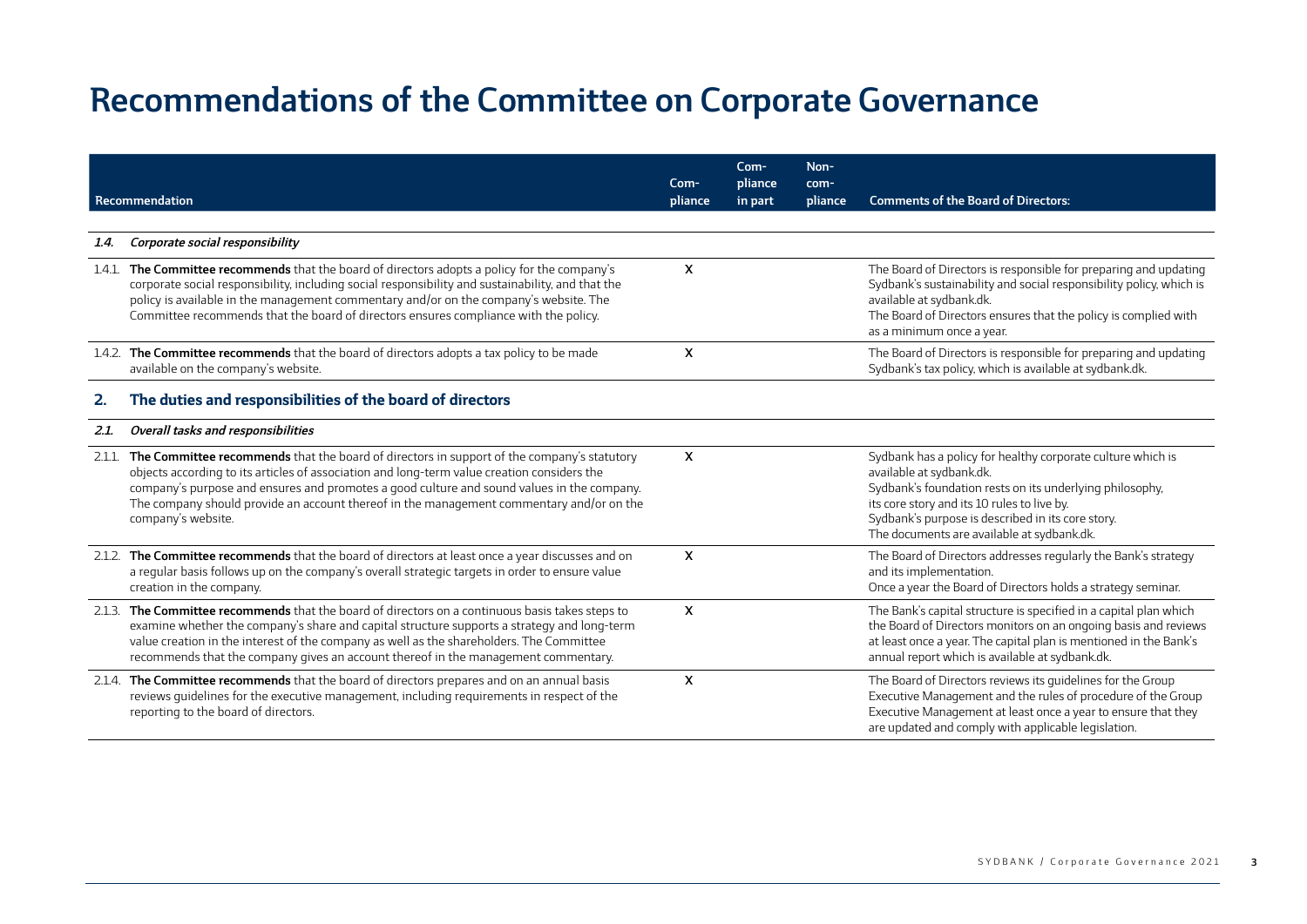|        | Recommendation                                                                                                                                                                                                                                                                                                                                                                                                                                                                                                                                                                                                                           | Com-<br>pliance | Com-<br>pliance<br>in part | Non-<br>com-<br>pliance | <b>Comments of the Board of Directors:</b>                                                                                                                                                                                                                                                                                                                                                                                                                                                                           |
|--------|------------------------------------------------------------------------------------------------------------------------------------------------------------------------------------------------------------------------------------------------------------------------------------------------------------------------------------------------------------------------------------------------------------------------------------------------------------------------------------------------------------------------------------------------------------------------------------------------------------------------------------------|-----------------|----------------------------|-------------------------|----------------------------------------------------------------------------------------------------------------------------------------------------------------------------------------------------------------------------------------------------------------------------------------------------------------------------------------------------------------------------------------------------------------------------------------------------------------------------------------------------------------------|
|        |                                                                                                                                                                                                                                                                                                                                                                                                                                                                                                                                                                                                                                          |                 |                            |                         |                                                                                                                                                                                                                                                                                                                                                                                                                                                                                                                      |
| 2.2.   | Members of the board of directors                                                                                                                                                                                                                                                                                                                                                                                                                                                                                                                                                                                                        |                 |                            |                         |                                                                                                                                                                                                                                                                                                                                                                                                                                                                                                                      |
|        | 2.2.1. The Committee recommends that the board of directors, in addition to a chairperson, appoints a<br>vice chairperson who can step in if the chairperson is absent and who can generally act as the<br>chairperson's close sparring partner.                                                                                                                                                                                                                                                                                                                                                                                         | X               |                            |                         | The Board of Directors has appointed a chairman and a<br>vice-chairman. Their duties, obligations and responsibilities are<br>described in the rules of procedure of the Board of Directors.                                                                                                                                                                                                                                                                                                                         |
|        | 2.2.2. The Committee recommends that the chairperson in cooperation with the individual members<br>of the board of directors ensures that the members update and supplement their knowledge of<br>relevant matters, and that the members' special knowledge and qualifications are applied in the<br>best possible manner.                                                                                                                                                                                                                                                                                                               | $\mathsf{x}$    |                            |                         | As part of the Board of Directors' annual self-evaluation the<br>chairman holds individual dialogues with board members about<br>their knowledge and qualifications as well as their contribution<br>to the work of the Board of Directors.<br>The Bank conducts two annual training days for the board<br>members.                                                                                                                                                                                                  |
|        | 2.2.3. The Committee recommends that if the board of directors, in exceptional cases, requests a<br>member of the board of directors to take on special duties for the company, for instance for a<br>short period to take part in the daily management of the company, the board of directors should<br>approve this in order to ensure that the board of directors maintains its independent overall<br>management and control function. It is recommended that the company publishes any decision<br>on allowing a member of the board of directors to take part in the daily management, including<br>the expected duration thereof. | X               |                            |                         | No board member undertook specific tasks or participated in the<br>day-to-day management of the Bank.                                                                                                                                                                                                                                                                                                                                                                                                                |
| З.     | The composition, organisation and evaluation of the board of directors                                                                                                                                                                                                                                                                                                                                                                                                                                                                                                                                                                   |                 |                            |                         |                                                                                                                                                                                                                                                                                                                                                                                                                                                                                                                      |
| 3.1.   | Composition                                                                                                                                                                                                                                                                                                                                                                                                                                                                                                                                                                                                                              |                 |                            |                         |                                                                                                                                                                                                                                                                                                                                                                                                                                                                                                                      |
| 3.1.1. | The Committee recommends that the board of directors on an annual basis reviews and in<br>the management commentary and/or on the company's website states<br>· which qualifications the board of directors should possess, collectively and individually<br>in order to perform its duties in the best possible manner, and<br>· the composition of and diversity on the board of directors.                                                                                                                                                                                                                                            | X               |                            |                         | The Board of Directors reviews on an annual basis the individual<br>as well as collective qualifications of the Board of Directors.<br>Every third year with the participation of an external consultant.<br>The evaluation includes a review as regards the issues mentio-<br>ned in the recommendation.<br>The self-evaluation is reviewed by the Nomination Committee<br>and the conclusions are presented to the Board of Directors.<br>The self-evaluation in 2021 was carried out with external<br>assistance. |
|        | 3.1.2. The Committee recommends that the board of directors on an annual basis discusses the<br>company's activities in order to ensure relevant diversity at the different management levels of<br>the company and adopts a diversity policy, which is included in the management commentary<br>and/or available on the company's website.                                                                                                                                                                                                                                                                                              | X               |                            |                         | The Board of Directors discusses Sydbank's activities annually<br>to ensure diversity.<br>The policy on diversity is approved by the Board of Directors<br>and is available at sydbank.dk.                                                                                                                                                                                                                                                                                                                           |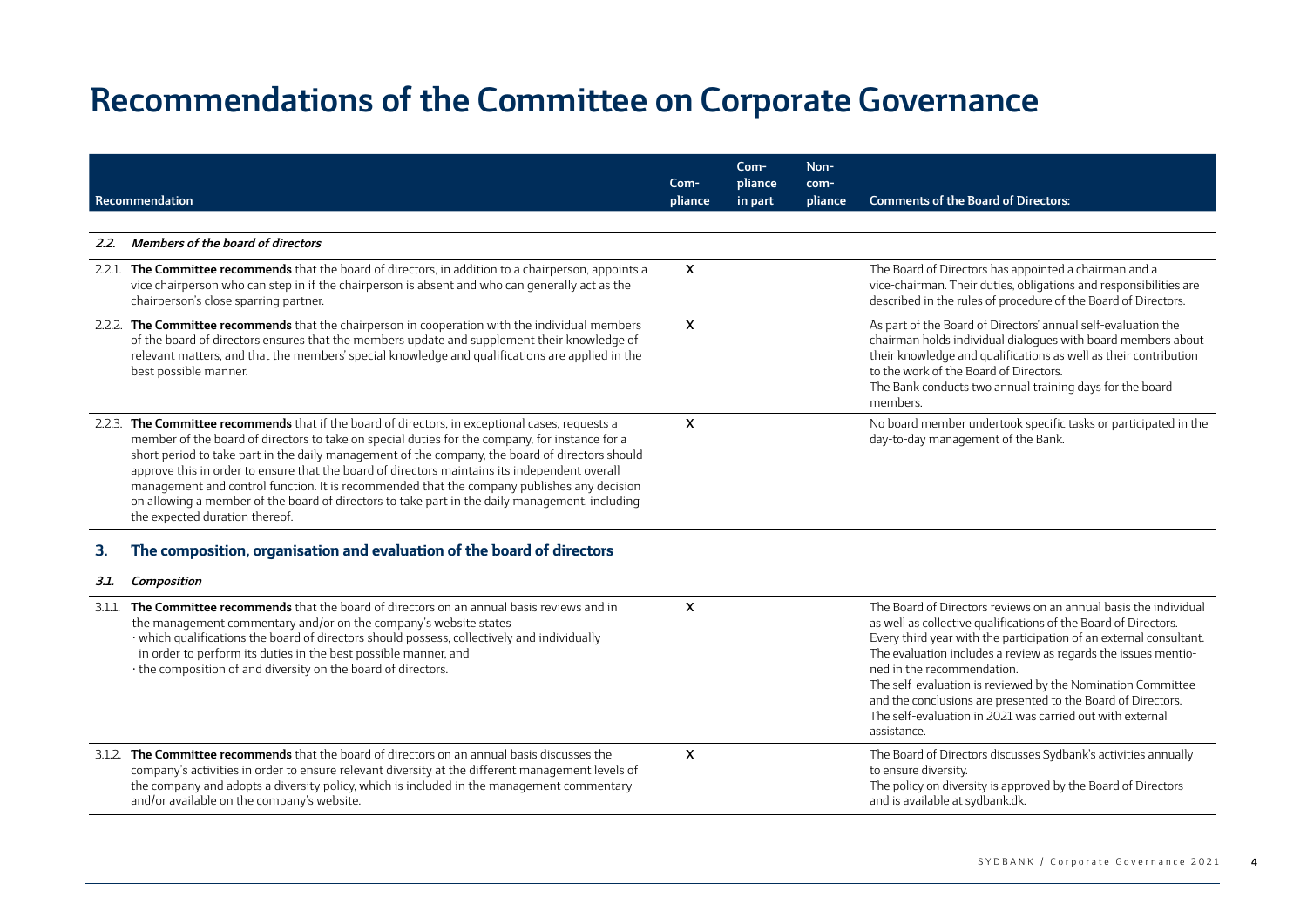|        | Recommendation                                                                                                                                                                                                                                                                                                                                                                                                                        | Com-<br>pliance           | Com-<br>pliance<br>in part | Non-<br>com-<br>pliance | <b>Comments of the Board of Directors:</b>                                                                                                                                                                                                                                                                                                                                                                                                                                                                                  |
|--------|---------------------------------------------------------------------------------------------------------------------------------------------------------------------------------------------------------------------------------------------------------------------------------------------------------------------------------------------------------------------------------------------------------------------------------------|---------------------------|----------------------------|-------------------------|-----------------------------------------------------------------------------------------------------------------------------------------------------------------------------------------------------------------------------------------------------------------------------------------------------------------------------------------------------------------------------------------------------------------------------------------------------------------------------------------------------------------------------|
| 3.1.3. | The Committee recommends that candidates for the board of directors are recruited based on<br>a thorough process approved by the board of directors. The Committee recommends that in<br>assessing candidates for the board of directors - in addition to individual competencies and<br>qualifications - the need for continuity, renewal and diversity is also considered.                                                          | $\boldsymbol{\mathsf{x}}$ |                            |                         | The Board of Directors' approved selection process includes<br>parameters such as gender, age, experience and qualifications.<br>An account of the process is given at board meetings. The<br>process is transparent.                                                                                                                                                                                                                                                                                                       |
|        | 3.1.4. The Committee recommends that the notice convening general meetings where election of<br>members to the board of directors is on the agenda - in addition to the statutory items - also<br>includes a description of the proposed candidates'<br>· qualifications.<br>· other managerial duties in commercial undertakings, including board committees,<br>· demanding organisational assignments and<br>$\cdot$ independence. |                           |                            | X.                      | Why<br>In accordance with the Bank's Articles of Association the gene-<br>ral meeting does not elect members to the Board of Directors<br>but it elects members to the Shareholders' Committee.<br>Board members are elected by the Bank's Shareholders'<br>Committee.<br>How<br>The relevant information is available when the Shareholders'<br>Committee elects members to the Board of Directors.                                                                                                                        |
|        | 3.1.5. The Committee recommends that members of the board of directors elected by the general<br>meeting stand for election every year at the annual general meeting, and that the members are<br>nominated and elected individually.                                                                                                                                                                                                 |                           |                            | X.                      | Why<br>In accordance with the Bank's Articles of Association the gene-<br>ral meeting does not elect members to the Board of Directors<br>but it elects members to the Shareholders' Committee.<br>Board members are elected by the Bank's Shareholders'<br>Committee.<br>How<br>Shareholder-elected members of Sydbank's Board of Directors<br>are elected for a one-year term with the possibility of re-election.<br>The maximum term of office for board members elected by the<br>Shareholders' Committee is 12 years. |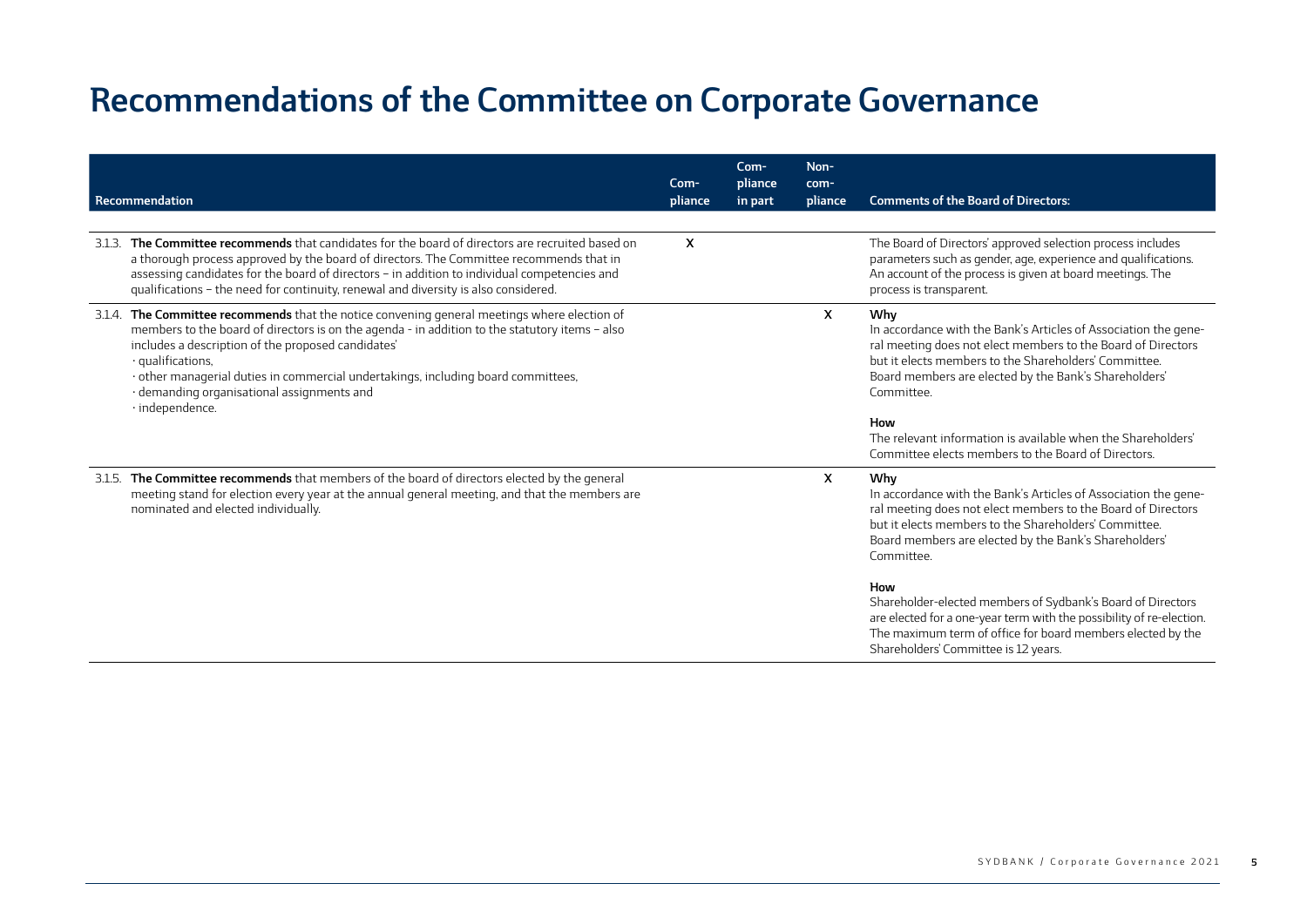|      | Recommendation                                                                                                                                                                                                                                                                                                                                                                                                                                                                                                                                                                                                                                                                                                                                                                                                                                                                                                                                                                                                                                                                                                                                                                                                                                                                                                                                                                                                                                                                                                                                                                                                                                                                                                                       | Com-<br>pliance           | Com-<br>pliance<br>in part | Non-<br>com-<br>pliance | <b>Comments of the Board of Directors:</b>                                                                                                                                       |
|------|--------------------------------------------------------------------------------------------------------------------------------------------------------------------------------------------------------------------------------------------------------------------------------------------------------------------------------------------------------------------------------------------------------------------------------------------------------------------------------------------------------------------------------------------------------------------------------------------------------------------------------------------------------------------------------------------------------------------------------------------------------------------------------------------------------------------------------------------------------------------------------------------------------------------------------------------------------------------------------------------------------------------------------------------------------------------------------------------------------------------------------------------------------------------------------------------------------------------------------------------------------------------------------------------------------------------------------------------------------------------------------------------------------------------------------------------------------------------------------------------------------------------------------------------------------------------------------------------------------------------------------------------------------------------------------------------------------------------------------------|---------------------------|----------------------------|-------------------------|----------------------------------------------------------------------------------------------------------------------------------------------------------------------------------|
| 3.2. | The board of director's independence                                                                                                                                                                                                                                                                                                                                                                                                                                                                                                                                                                                                                                                                                                                                                                                                                                                                                                                                                                                                                                                                                                                                                                                                                                                                                                                                                                                                                                                                                                                                                                                                                                                                                                 |                           |                            |                         |                                                                                                                                                                                  |
|      | 3.2.1. The Committee recommends that at least half of the members of the board of directors elected<br>in general meeting are independent in order for the board of directors to be able to act indepen-<br>dently avoiding conflicts of interests.<br>In order to be independent, the member in question may not:<br>· be or within the past five years have been a member of the executive management or an<br>executive employee in the company, a subsidiary or a group company,<br>· within the past five years have received large emoluments from the company/group, a subsi-<br>diary or a group company in another capacity than as a member of the board of directors,<br>· represent or be associated with a controlling shareholder,<br>· within the past year have had a business relationship (e.g. personally or indirectly as a partner<br>or an employee, shareholder, customer, supplier or member of a governing body in companies<br>with similar relations) with the company, a subsidiary or a group company which is significant<br>for the company and/or the business relationship,<br>· be or within the past three years have been employed with or a partner in the same company<br>as the company's auditor elected in general meeting,<br>· be a CEO in a company with cross-memberships in the company's management,<br>· have been a member of the board of directors for more than twelve years, or<br>· be closely related to persons who are not independent, cf. the above-stated criteria.<br>Even if a member of the board of directors does not fall within the above-stated criteria, the<br>board of directors may for other reasons decide that the member in question is not independent. | $\boldsymbol{\mathsf{x}}$ |                            |                         | All board members elected by the Shareholders' Committee<br>are independent.                                                                                                     |
|      | 3.2.2. The Committee recommends that a member of the executive management are not members<br>of the board of directors and that a member retiring from the executive management does not<br>join the board of directors immediately thereafter.                                                                                                                                                                                                                                                                                                                                                                                                                                                                                                                                                                                                                                                                                                                                                                                                                                                                                                                                                                                                                                                                                                                                                                                                                                                                                                                                                                                                                                                                                      | $\boldsymbol{\mathsf{x}}$ |                            |                         | No member of the Group Executive Management is also a<br>member of Sydbank's Board of Directors.<br>No board member is a former Group Executive Management<br>member of Sydbank. |
| 3.3. | Members of the board of directors and the number of other managerial duties                                                                                                                                                                                                                                                                                                                                                                                                                                                                                                                                                                                                                                                                                                                                                                                                                                                                                                                                                                                                                                                                                                                                                                                                                                                                                                                                                                                                                                                                                                                                                                                                                                                          |                           |                            |                         |                                                                                                                                                                                  |
|      | 3.3.1. The Committee recommends that the board of directors and each of the members on the board<br>of directors in connection with the annual evaluation, cf. recommendation 3.5.1., assess how<br>much time is required to perform board duties. The aim is for the individual member of the<br>board of directors not to take on more managerial duties than the board member in question<br>is able to perform in a satisfactory manner.                                                                                                                                                                                                                                                                                                                                                                                                                                                                                                                                                                                                                                                                                                                                                                                                                                                                                                                                                                                                                                                                                                                                                                                                                                                                                         | $\boldsymbol{\mathsf{x}}$ |                            |                         | Board members are subject to a limit on executive functions.                                                                                                                     |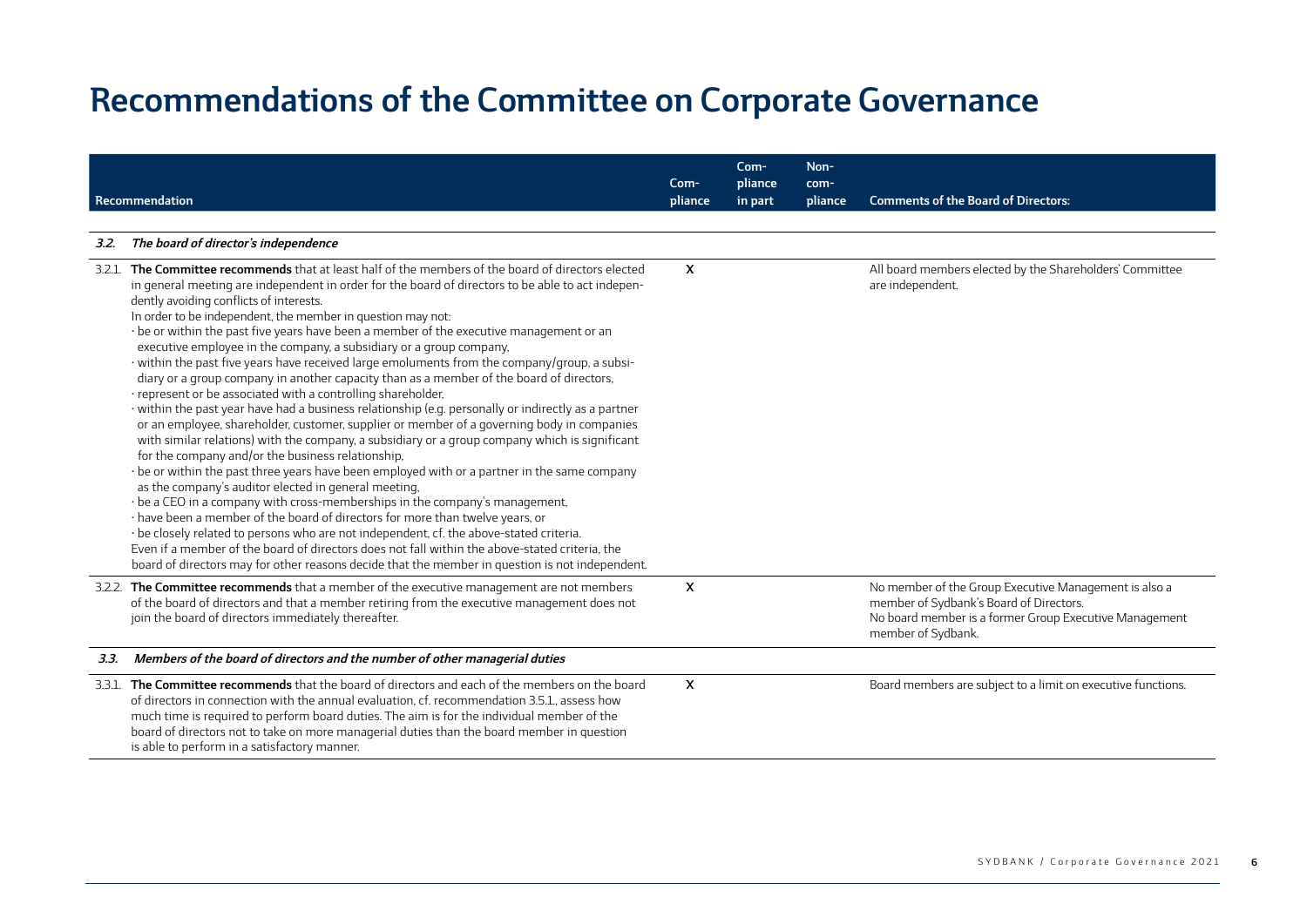| Recommendation                                                                                                                                                                                                                                                                                                                                                                                                                                                                                                                                                                                                                                                                                                                                                                                                                    | Com-<br>pliance | Com-<br>pliance<br>in part | Non-<br>com-<br>pliance | <b>Comments of the Board of Directors:</b>                                                                                |
|-----------------------------------------------------------------------------------------------------------------------------------------------------------------------------------------------------------------------------------------------------------------------------------------------------------------------------------------------------------------------------------------------------------------------------------------------------------------------------------------------------------------------------------------------------------------------------------------------------------------------------------------------------------------------------------------------------------------------------------------------------------------------------------------------------------------------------------|-----------------|----------------------------|-------------------------|---------------------------------------------------------------------------------------------------------------------------|
| 3.3.2. The Committee recommends that the management commentary, in addition to the statutory<br>requirements, contains the following information on the individual members of the board of<br>directors:<br>· position, age and gender,<br>· competencies and qualifications relevant to the company,<br>· independence,<br>· year of joining the board of directors,<br>· year of expiry of the current election period,<br>· participation in meetings of the board of directors and committee meetings,<br>· managerial duties in other commercial undertakings, including board committees, and deman-<br>ding organisational assignments, and<br>· the number of shares, options, warrants, etc. that the member holds in the company and its<br>group companies and any changes in such holdings during the financial year. | X               |                            |                         | The information appears from the Bank's annual report.                                                                    |
| <b>Board committees</b><br>3.4.                                                                                                                                                                                                                                                                                                                                                                                                                                                                                                                                                                                                                                                                                                                                                                                                   |                 |                            |                         |                                                                                                                           |
| 3.4.1. The Committee recommends that the management describes in the management commentary:<br>· the board committees' most significant activities and number of meetings in the past year, and<br>the members on the individual board committees, including the chairperson and the indepen-<br>dence of the members of the committee in question.<br>In addition, it is recommended that the board committees' terms of reference are published on<br>the company's website.                                                                                                                                                                                                                                                                                                                                                    | X               |                            |                         | The information appears from the Bank's annual report.<br>The committees' terms of reference are available at sydbank.dk. |
| 3.4.2. The Committee recommends that board committees solely consist of members of the board<br>of directors and that the majority of the members of the board committees are independent.                                                                                                                                                                                                                                                                                                                                                                                                                                                                                                                                                                                                                                        | X               |                            |                         | Sydbank complies with the recommendation.                                                                                 |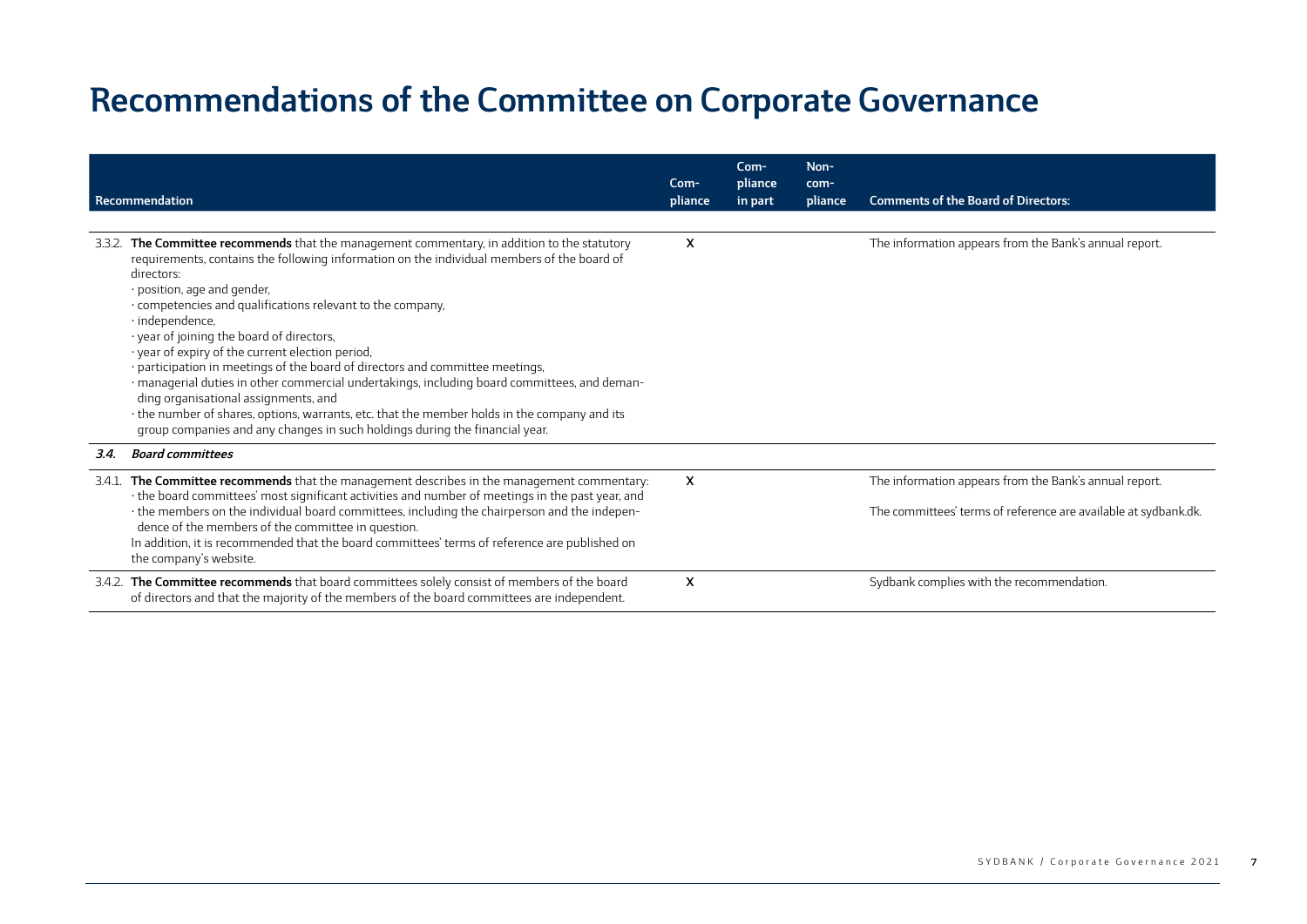|                                                                                                                                                                                                                                                                                          | Com-    | Com-<br>pliance | Non-<br>com- |                                                                                                                                                |
|------------------------------------------------------------------------------------------------------------------------------------------------------------------------------------------------------------------------------------------------------------------------------------------|---------|-----------------|--------------|------------------------------------------------------------------------------------------------------------------------------------------------|
| Recommendation                                                                                                                                                                                                                                                                           | pliance | in part         | pliance      | <b>Comments of the Board of Directors:</b>                                                                                                     |
|                                                                                                                                                                                                                                                                                          |         |                 |              |                                                                                                                                                |
| 3.4.3. The Committee recommends that the board of directors establishes an audit committee and<br>appoints a chairperson of the audit committee who is not the chairperson of the board of<br>directors. The Committee recommends that the audit committee, in addition to its statutory | X       |                 |              | The Board of Directors has set up an Audit Committee. The<br>chairman of the Board of Directors is not the chairman of the<br>Audit Committee. |
| duties, assists the board of directors in:                                                                                                                                                                                                                                               |         |                 |              |                                                                                                                                                |
| · supervising the correctness of the published financial information, including accounting                                                                                                                                                                                               |         |                 |              | Prior to the financial reporting the process of the presentation                                                                               |
| practices in significant areas, significant accounting estimates and related party transactions,                                                                                                                                                                                         |         |                 |              | of the financial statements is reviewed including accounting                                                                                   |
| · reviewing internal control and risk areas in order to ensure management of significant risks,                                                                                                                                                                                          |         |                 |              | policies and significant accounting estimates. In connection with                                                                              |
| including in relation to the announced financial outlook,                                                                                                                                                                                                                                |         |                 |              | completion of the financial statements, the Audit Committee                                                                                    |
| · assessing the need for internal audit,                                                                                                                                                                                                                                                 |         |                 |              | reviews a draft annual report and long-form audit reports prior<br>to approval by the Board of Directors. The Audit Committee                  |
| · performing the evaluation of the auditor elected by the general meeting,<br>· reviewing the auditor fee for the auditor elected by the general meeting,                                                                                                                                |         |                 |              | presents the key findings from the two reviews to the Board of                                                                                 |
| · supervising the scope of the non-audit services performed by the auditor elected by the general<br>meeting, and                                                                                                                                                                        |         |                 |              | Directors.                                                                                                                                     |
| · ensuring regular interaction between the auditor elected by the general meeting and the board                                                                                                                                                                                          |         |                 |              | Sydbank has an internal audit function.                                                                                                        |
| of directors, for instance that the board of directors and the audit committee at least once a year                                                                                                                                                                                      |         |                 |              | The Audit Committee carries out the tasks mentioned.                                                                                           |
| meet with the auditor without the executive management being present.                                                                                                                                                                                                                    |         |                 |              |                                                                                                                                                |
| If the board of directors, based on a recommendation from the audit committee, decides to set up                                                                                                                                                                                         |         |                 |              |                                                                                                                                                |
| an internal audit function, the audit committee must:                                                                                                                                                                                                                                    |         |                 |              |                                                                                                                                                |
| · prepare terms of reference and recommendations on the nomination, employment and dismissal                                                                                                                                                                                             |         |                 |              |                                                                                                                                                |
| of the head of the internal audit function and on the budget for the department,                                                                                                                                                                                                         |         |                 |              |                                                                                                                                                |
| · ensure that the internal audit function has sufficient resources and competencies to perform its                                                                                                                                                                                       |         |                 |              |                                                                                                                                                |
| role, and                                                                                                                                                                                                                                                                                |         |                 |              |                                                                                                                                                |
| · supervise the executive management's follow-up on the conclusions and recommendations of<br>the internal audit function.                                                                                                                                                               |         |                 |              |                                                                                                                                                |
| 3.4.4. The Committee recommends that the board of directors establishes a nomination committee to                                                                                                                                                                                        | X       |                 |              | The Board of Directors has set up a Nomination Committee.                                                                                      |
| perform at least the following preparatory tasks:                                                                                                                                                                                                                                        |         |                 |              | The tasks of the committee are laid down in the terms                                                                                          |
| · describing the required qualifications for a given member of the board of directors and the                                                                                                                                                                                            |         |                 |              | of reference which comprise tasks mentioned in the                                                                                             |
| executive management, the estimated time required for performing the duties of this member                                                                                                                                                                                               |         |                 |              | recommendations.                                                                                                                               |
| of the board of directors and the competencies, knowledge and experience that are or should                                                                                                                                                                                              |         |                 |              |                                                                                                                                                |
| be represented in the two management bodies,                                                                                                                                                                                                                                             |         |                 |              | The terms of reference are available at sydbank.dk.                                                                                            |
| on an annual basis evaluating the structure, size, composition and results of the board of                                                                                                                                                                                               |         |                 |              |                                                                                                                                                |
| directors and the executive management and preparing recommendations for the board of                                                                                                                                                                                                    |         |                 |              |                                                                                                                                                |
| directors for any changes,                                                                                                                                                                                                                                                               |         |                 |              |                                                                                                                                                |
| in cooperation with the chairperson handling the annual evaluation of the board of directors<br>and assessing the individual management members' competencies, knowledge, experience and                                                                                                 |         |                 |              |                                                                                                                                                |
| succession as well as reporting on it to the board of directors,                                                                                                                                                                                                                         |         |                 |              |                                                                                                                                                |
| · handling the recruitment of new members to the board of directors and the executive manage-                                                                                                                                                                                            |         |                 |              |                                                                                                                                                |
| ment and nominating candidates for the board of directors' approval,                                                                                                                                                                                                                     |         |                 |              |                                                                                                                                                |
| · ensuring that a succession plan for the executive management is in place,                                                                                                                                                                                                              |         |                 |              |                                                                                                                                                |
| · supervising the executive management's policy for the engagement of executive employees, and                                                                                                                                                                                           |         |                 |              |                                                                                                                                                |
| · supervising the preparation of a diversity policy for the board of directors' approval.                                                                                                                                                                                                |         |                 |              | SYDBANK / Corporate Governance 2021                                                                                                            |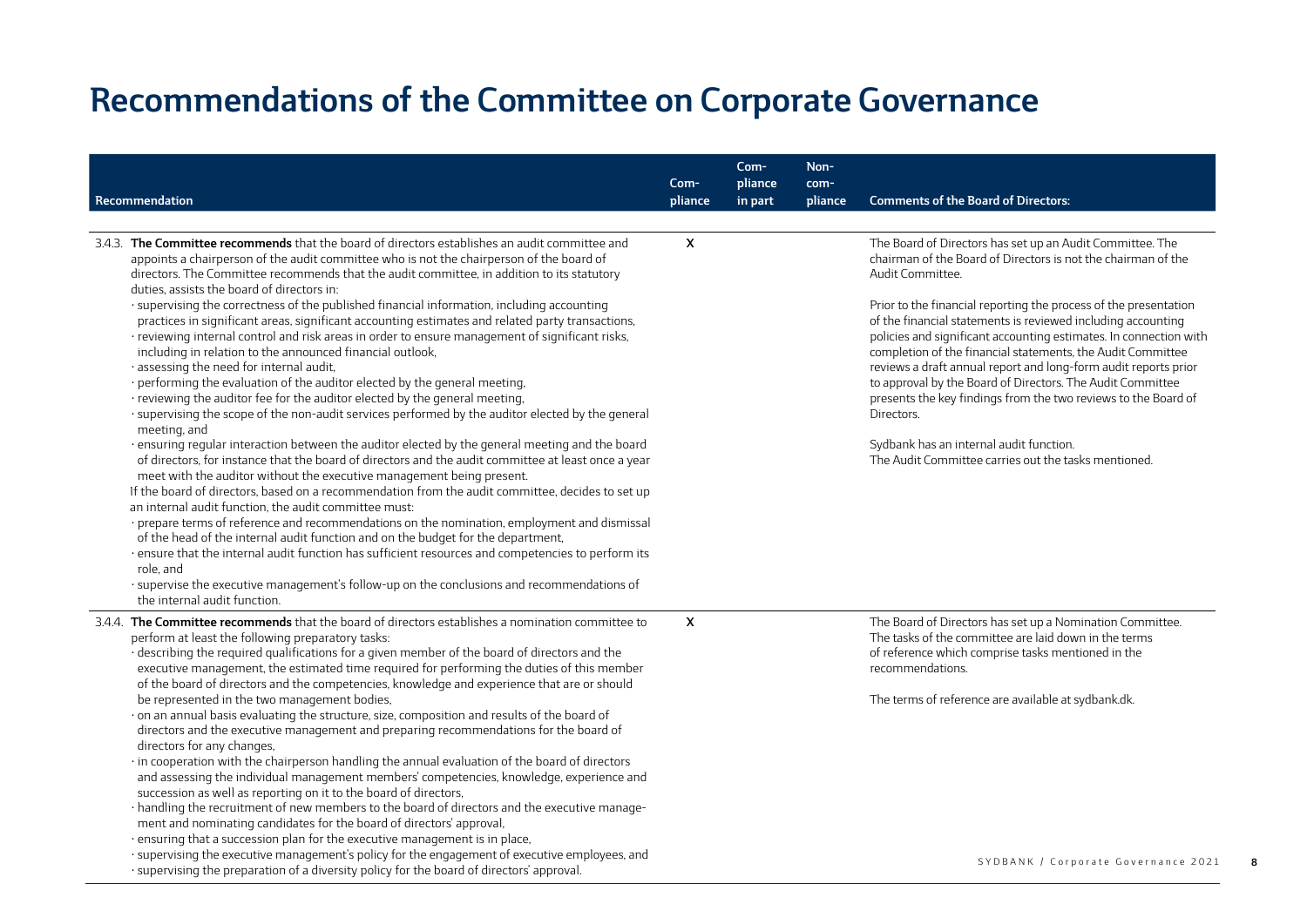| Recommendation                                                                                                                                                                                                                                                                                                                                                                                                                                                                                                                                                                                                                                                                                                                                                                                                                                                                                                                                                                                                                                                                                                                                                   | Com-<br>pliance           | Com-<br>pliance<br>in part | Non-<br>com-<br>pliance | <b>Comments of the Board of Directors:</b>                                                                                                                                                                                                                                                                                                                                                                                                                                                                                                                                                                             |
|------------------------------------------------------------------------------------------------------------------------------------------------------------------------------------------------------------------------------------------------------------------------------------------------------------------------------------------------------------------------------------------------------------------------------------------------------------------------------------------------------------------------------------------------------------------------------------------------------------------------------------------------------------------------------------------------------------------------------------------------------------------------------------------------------------------------------------------------------------------------------------------------------------------------------------------------------------------------------------------------------------------------------------------------------------------------------------------------------------------------------------------------------------------|---------------------------|----------------------------|-------------------------|------------------------------------------------------------------------------------------------------------------------------------------------------------------------------------------------------------------------------------------------------------------------------------------------------------------------------------------------------------------------------------------------------------------------------------------------------------------------------------------------------------------------------------------------------------------------------------------------------------------------|
| 3.4.5. The Committee recommends that the board of directors establishes a remuneration committee<br>to perform at least the following preparatory tasks:<br>· preparing a draft remuneration policy for the board of directors' approval prior to the presenta-<br>tion at the general meeting,<br>· providing a proposal to the board of directors on the remuneration of the members of the<br>executive management,<br>· providing a proposal to the board of directors on the remuneration of the board of directors<br>prior to the presentation at the general meeting,<br>· ensuring that the management's actual remuneration complies with the company's remunera-<br>tion policy and the evaluation of the individual member's performance, and<br>· assisting in the preparation of the annual remuneration report for the board of directors'<br>approval prior to the presentation for the general meeting's advisory vote.                                                                                                                                                                                                                         |                           | X                          |                         | The Board of Directors has set up a Remuneration Committee.<br>The tasks of the Remuneration Committee are laid down in the<br>terms of reference which comprise tasks mentioned in the<br>recommendations.<br>The terms of reference are available at sydbank.dk.<br>The Bank's Shareholders' Committee determines the remunera-<br>tion to the Board of Directors on the basis of a recommendation<br>from the Remuneration Committee.                                                                                                                                                                               |
| Evaluation of the board of directors and the executive management<br>3.5.                                                                                                                                                                                                                                                                                                                                                                                                                                                                                                                                                                                                                                                                                                                                                                                                                                                                                                                                                                                                                                                                                        |                           |                            |                         |                                                                                                                                                                                                                                                                                                                                                                                                                                                                                                                                                                                                                        |
| The Committee recommends that the board of directors once a year evaluates the board of<br>3.5.1.<br>directors and at least every three years engages external assistance in the evaluation. The<br>Committee recommends that the evaluation focuses on the recommendations on the board of<br>directors' work, efficiency, composition and organisation, cf. recommendations 3.1 .- 3.4. above,<br>and that the evaluation as a minimum always includes the following topics:<br>· the composition of the board of directors with focus on competencies and diversity,<br>· the contribution and results of the board of directors and the individual members,<br>· the cooperation on the board of directors and between the board of directors and the executive<br>management,<br>· the chairperson's leadership of the board of directors,<br>· the committee structure and the work in the committees,<br>the organisation of the work of the board of directors and the quality of the material provided<br>to the board of directors, and<br>· the board members' preparation for and active participation in the meetings of the board of<br>directors. | $\boldsymbol{\mathsf{x}}$ |                            |                         | A self-evaluation of the Board of Directors is conducted and it<br>is reviewed by the Nomination Committee.<br>In connection with the self-evaluation the chairman of the Board<br>of Directors has individual conversations with the members of<br>the Board of Directors.<br>The Nomination Committee presents the conclusions to the<br>Board of Directors. Every third year with the participation of an<br>external consultant.<br>The evaluation includes a review as regards the issues mentio-<br>ned in the recommendation.<br>The annual self-evaluation for 2021 was conducted with external<br>assistance. |
| 3.5.2. The Committee recommends that the entire board of directors discusses the result of the evalu-<br>ation of the board of directors and that the procedure for the evaluation and the general conclu-<br>sions of the evaluation are described in the management commentary, on the company's website<br>and at the company's general meeting.                                                                                                                                                                                                                                                                                                                                                                                                                                                                                                                                                                                                                                                                                                                                                                                                              |                           | $\mathsf{x}$               |                         | Appears from the Bank's annual report and is presented to the<br>general meeting.                                                                                                                                                                                                                                                                                                                                                                                                                                                                                                                                      |
| 3.5.3. The Committee recommends that the board of directors at least once a year evaluates the work<br>and results of the executive management according to pre-established criteria, and that the<br>chairperson reviews the evaluation together with the executive management. In addition, the<br>board of directors should on a continuous basis assess the need for changes in the structure and<br>composition of the executive management, including in respect of diversity, succession planning<br>and risks, in light of the company's strategy.                                                                                                                                                                                                                                                                                                                                                                                                                                                                                                                                                                                                       | $\boldsymbol{\mathsf{X}}$ |                            |                         | The Board of Directors discusses the work and performance etc<br>of the Group Executive Management in private sessions after<br>each ordinary board meeting.<br>SYDBANK / Corporate Governance 2021                                                                                                                                                                                                                                                                                                                                                                                                                    |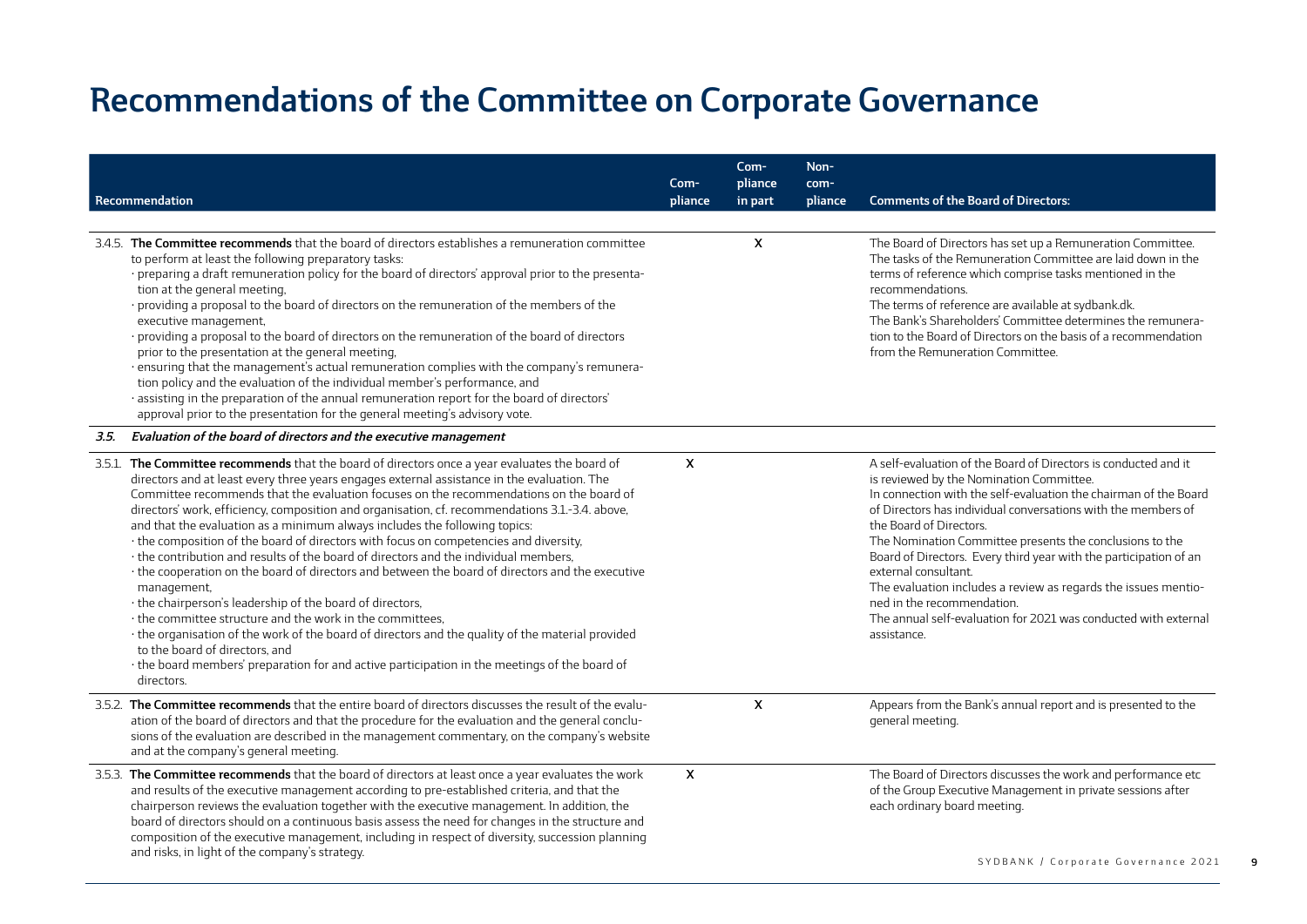|    | Recommendation                                                                                                                                                                                                                                                                                                                                                                                                                             | Com-<br>pliance | Com-<br>pliance<br>in part | Non-<br>com-<br>pliance | <b>Comments of the Board of Directors:</b>                                                                                                         |
|----|--------------------------------------------------------------------------------------------------------------------------------------------------------------------------------------------------------------------------------------------------------------------------------------------------------------------------------------------------------------------------------------------------------------------------------------------|-----------------|----------------------------|-------------------------|----------------------------------------------------------------------------------------------------------------------------------------------------|
| 4. | <b>Remuneration of management</b>                                                                                                                                                                                                                                                                                                                                                                                                          |                 |                            |                         |                                                                                                                                                    |
|    | Remuneration of the board of directors and the executive management                                                                                                                                                                                                                                                                                                                                                                        |                 |                            |                         |                                                                                                                                                    |
|    | 4.1.1. The Committee recommends that the remuneration for the board of directors and the<br>executive management and the other terms of employment/service are considered competitive<br>and consistent with the company's long-term shareholder interests.                                                                                                                                                                                | X               |                            |                         | This information appears from the remuneration policy.                                                                                             |
|    | 4.1.2. The Committee recommends that share-based incentive schemes are revolving, i.e. that they<br>are periodically granted, and that they primarily consist of long-term schemes with a vesting<br>or maturity period of at least three years.                                                                                                                                                                                           | N/A             |                            |                         | Sydbank does not provide share-based remuneration, which<br>appears from the remuneration policy.                                                  |
|    | 4.1.3. The Committee recommends that the variable part of the remuneration has a cap at the time<br>of grant, and that there is transparency in respect of the potential value at the time of exercise<br>under pessimistic, expected and optimistic scenarios.                                                                                                                                                                            | X               |                            |                         | Board members are not covered by bonus schemes.<br>With regard to the Group Executive Management, reference<br>is made to the remuneration policy. |
|    | 4.1.4. The Committee recommends that the overall value of the remuneration for the notice period,<br>including severance payment, in connection with a member of the executive management's<br>departure does not exceed two years' remuneration including all remuneration elements.                                                                                                                                                      | X               |                            |                         | This information appears from the remuneration policy.                                                                                             |
|    | 4.1.5. The Committee recommends that members of the board of directors are not remunerated<br>with share options and warrants.                                                                                                                                                                                                                                                                                                             | X               |                            |                         | Sydbank has chosen that remuneration to the Board of Directors<br>does not include share options or warrants.                                      |
|    | 4.1.6. The Committee recommends that the company has the option to reclaim, in whole or in part,<br>variable remuneration from the board of directors and the executive management if the<br>remuneration granted, earned or paid was based on information which subsequently proves<br>to be incorrect, or if the recipient acted in bad faith in respect of other matters which implied<br>payment of a too large variable remuneration. | X               |                            |                         | This information appears from the remuneration policy.                                                                                             |